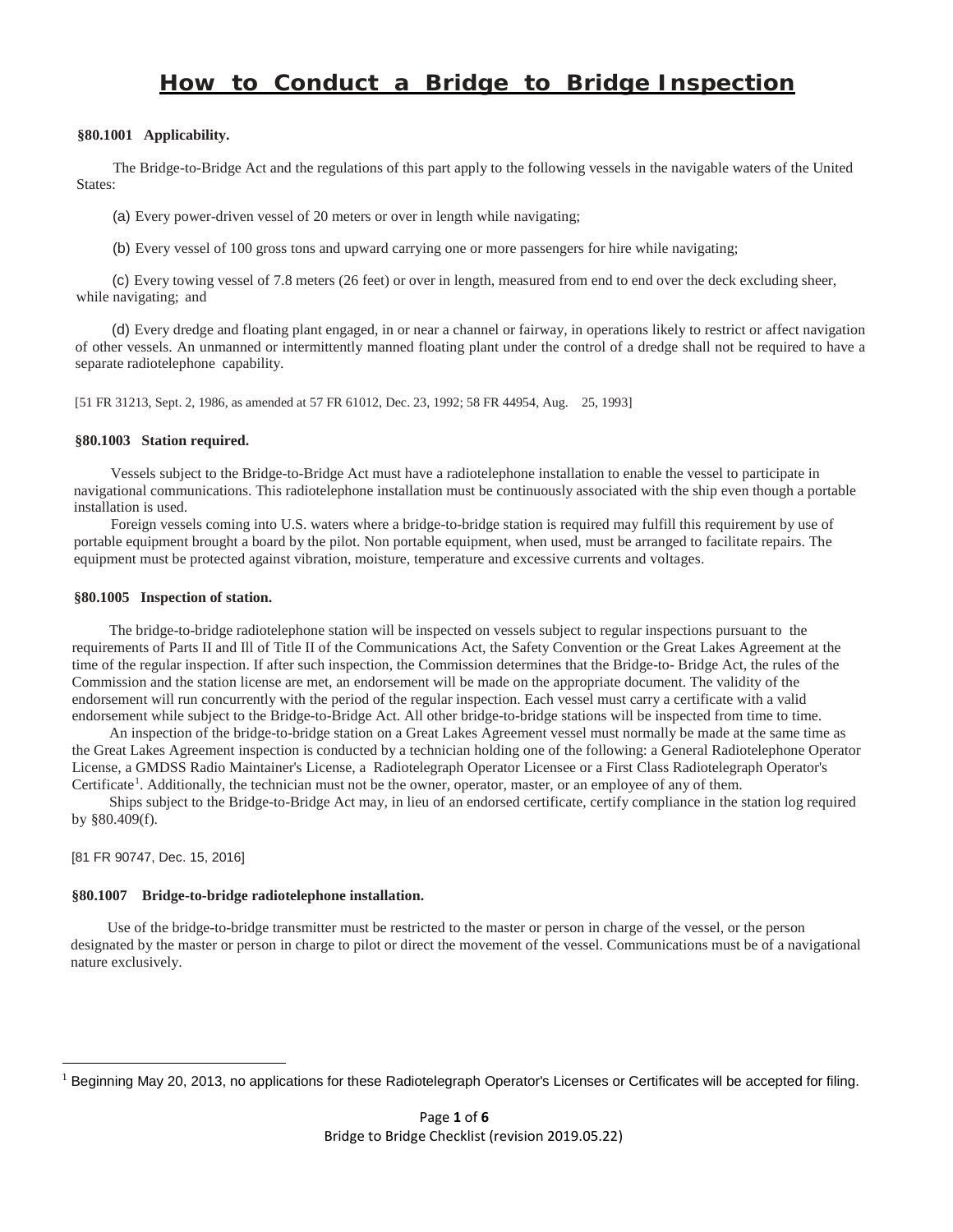#### **§80.1009 Principal operator and operating position.**

The principal operating position of the bridge-to-bridge station must be the vessel's navigational bridge or, in the case of dredges, its main control station. If the radiotelephone installation can be operated from any location other than the principal operating position, the principal operating position must be able to take full control of the installation.

#### **§80.1011 Transmitter.**

(a) The bridge-to-bridge transmitter must be capable of transmission of G3E emission on the navigational frequency 156.650 MHz (Channel 13) and the Coast Guard liaison frequency 157.100 MHz (Channel 22A). Additionally, the bridge- to-bridge transmitter must be capable of transmission of G3E emission on the navigational frequency of 156.375 MHz (Channel 67) while transiting any of the following waters:

(1) The lower Mississippi River from the territorial sea boundary, and within either the Southwest Pass safety fairway or the South Pass safety fairway specified in §166.200 of the U.S. Coast Guard's Rules, 33 CFR 166.200, to mile 242.4 AHP (Above Head of Passes) near Baton Rouge;

(2) The Mississippi River-Gulf Outlet from the territorial sea boundary, and within the Mississippi River-Gulf outlet Safety Fairway specified in §166.200 of the U.S. Coast Guard's Rules, 33 CFR 166.200, to that channel's junction with the Inner Harbor Navigation Canal; and

(3) The full length of the Inner Harbor Navigation Canal from its junction with the Mississippi River to that canal's entry to Lake Pontchartrain at the New Seabrook vehicular bridge.

(b) [Reserved]

[57 FR 61012, Dec. 23, 1992]

#### **§80.1013 Receiver.**

The bridge-to-bridge receiver must be capable of reception of G3E emission on the navigational frequency 156.650 MHz (Channel 13) and the Coast Guard liaison frequency 157.100 MHz (Channel 22A). In addition, the bridge-to-bridge receiver must be capable of reception of G3E emission on the navigational frequency of 156.375 MHz (Channel 67) while transiting in the waters of the lower Mississippi River as described in §§80.1011 (a)(1), (a)(2) and (a)(3) of this part.

[57 FR 61012, Dec. 23, 1992]

#### **§80.1015 Power supply.**

(a) There must be readily available for use under normal load conditions, a power supply sufficient to simultaneously energize the bridge-to-bridge transmitter at its required antenna power, and the bridge-to-bridge receiver. Under this load condition the voltage of the power supply at the power input terminals of the bridge-to-bridge radiotelephone installation must not deviate from its rated voltage by more than 10 percent on vessels completed on or after March 1, 1957, nor by more than 15 percent on vessels completed before that date.

(b) When the power supply for a nonportable bridge-to-bridge radiotelephone installation consists of or includes batteries, they must be installed as high above the bilge as practicable, secured against shifting with motion of the vessel, and accessible with not less than 26 cm (10 in.) head room.

(c) Means must be provided for adequately charging any rechargeable batteries used in the vessel's bridge-to- bridge radiotelephone installation. There must be provided a device which will give a continuous indication of the charging current during charging.

[51 FR 31213, Sept. 2, 1986, as amended at 58 FR 44954, Aug. 25, 1993]

#### **§80.1017 Antenna system.**

(a) An antenna must be provided for non-portable bridge-to-bridge radiotelephone installations which is non- directional and vertically polarized. The construction and installation of this antenna must insure proper operation in time of an emergency.

> Page **2** of **6** Bridge to Bridge Checklist (revision 2019.05.22)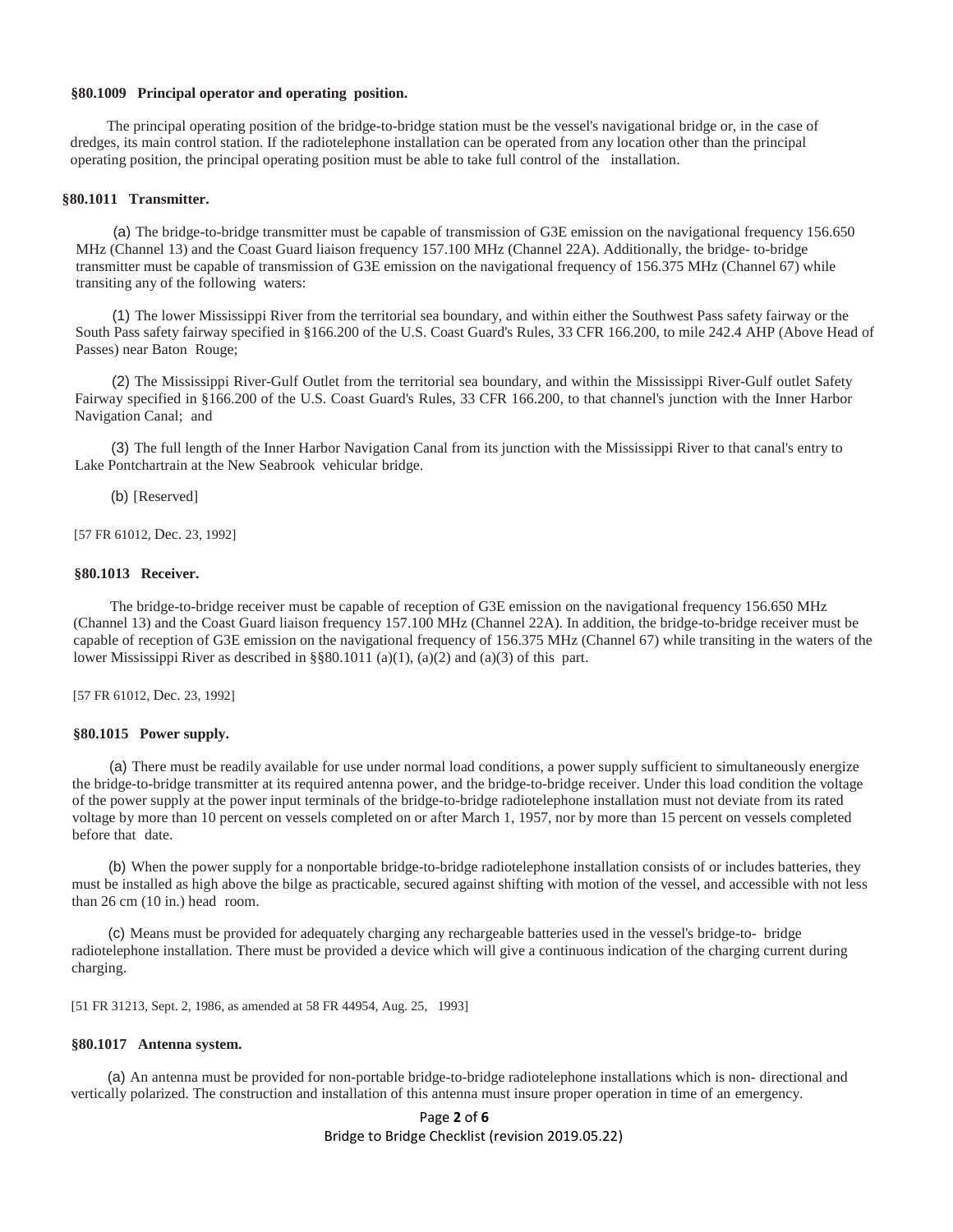(b) In cases where portable bridge-to-bridge equipment is permanently associated with a vessel, the equipment must be provided with a connector for an external antenna of a type capable of meeting requirements of paragraph (a) of this section and §80.71<sup>[2](#page-2-0)</sup>. The vessel must be equipped with an external antenna meeting requirements of paragraph (a) of this section and §80.71, capable of use with the portable equipment during a normal listening watch.

#### **§80.1019 Antenna radio frequency indicator.**

Each non-portable bridge-to-bridge transmitter must be equipped, at each point of control, with a carrier operated device which will provide continuous visual indication when the transmitter is supplying power to the antenna transmission line or, in lieu thereof, a pilot lamp or meter which will provide continuous visual indication when the transmitter control circuits have been placed in a condition to activate the transmitter. [52 FR 35246, Sept. 18, 1987)

#### **§80.1021 Nameplate.**

A durable nameplate must be mounted on the required radiotelephone or be an integral part of it. When the transmitter and receiver comprise a single unit, one nameplate is sufficient. The nameplate must show at least the name of the manufacturer and the type or model number.

#### **§80.1023 Test of radiotelephone installation.**

Unless normal use of the required radiotelephone installation demonstrates that the equipment is in proper operating condition, a test communication for this purpose must be made by a qualified operator each day the vessel is navigated. If the equipment is not in proper operating condition, the master must be promptly notified. The master must have it restored to effective operating condition as soon as possible.

### **§80.309 Watch required by the Bridge-to-Bridge Act.**

In addition to the watch requirement contained in §80.148, all vessels subject to the Bridge-to-Bridge Act must keep a watch on the designated navigational frequency. The watch must be maintained by the master or person in charge of the vessel or the person designated by the master or person in charge to pilot or direct the movement of the vessel. The person standing watch may perform other duties provided such other duties do not interfere with the watch.

#### **§15.103 Unintentional radiators - VHF interference from LED lighting**

The U.S. Coast Guard released Marine Safety Alert 13-18 describing the potential for radio frequency interference from LED navigation and other above deck lighting to VHF marine radios and AIS<sup>[3](#page-2-1)</sup>. FCC regulation 47 CFR Part 15.103 states that "The operator of the exempted device (i.e. LED) shall be required to stop operating the device upon a finding by the Commission or its representative that the device is causing harmful interference. Operation shall not resume until the condition causing the harmful interference has been corrected." An RFI test has therefore been included.

#### **33 CFR §164.46 Automatic Identification System.**

Vessels must have on board a properly installed, operational Coast Guard type-approved AIS Class A device. However, use of a Coast Guard type-approved AIS Class B/CS or B/SO device in lieu of an AIS Class A device is permissible on the following vessels if they are not subject to pilotage by other than the vessel Master or crew:

- Fishing industry vessels;
- Vessels that are certificated to carry less than 150 passengers **and** that do not operate in a Vessel Traffic Service (VTS) or Vessel Movement Reporting System (VMRS) **and** do not operate at speeds in excess of 14 knots
- Vessels identified in paragraph  $(b)(1)(iv)$  of this section engaged in dredging operations.

#### **END OF REGULATION TEXT**

<span id="page-2-1"></span><span id="page-2-0"></span><sup>&</sup>lt;sup>2</sup> This reference appears to be an error from the FCC regulations. The correct reference should be §80.81.<br><sup>3</sup> See https://www.dco.uscg.mil/Portals/9/DCO<u>%20Documents/5p/CG-5PC/INV/Alerts/1318.pdf?ver=2018-08-16-091109-6</u>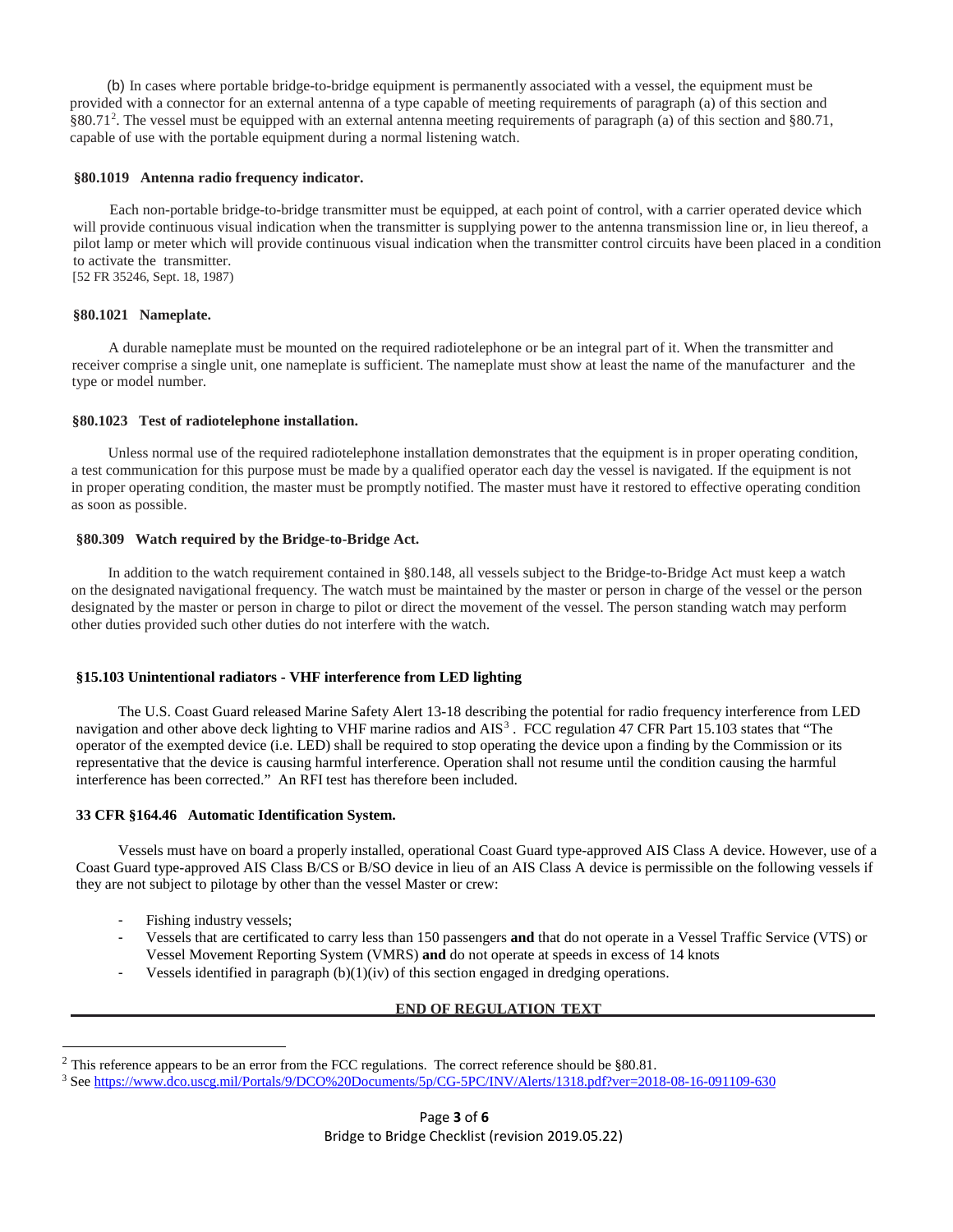# **Ship's Particulars**

|                                                                                                                                                                | Tonnage GT______GRT_______                                                       |                                      |  |  |
|----------------------------------------------------------------------------------------------------------------------------------------------------------------|----------------------------------------------------------------------------------|--------------------------------------|--|--|
|                                                                                                                                                                |                                                                                  | Number of passengers (if applicable) |  |  |
|                                                                                                                                                                |                                                                                  |                                      |  |  |
|                                                                                                                                                                |                                                                                  |                                      |  |  |
|                                                                                                                                                                | IMO Number__________________________________USCG Number_________________________ |                                      |  |  |
| *Cargo or Passenger or Dredge<br><b>Surveying Test Equipment:</b>                                                                                              |                                                                                  |                                      |  |  |
| The following test instruments used:                                                                                                                           | N/A<br>Yes<br>N <sub>0</sub>                                                     |                                      |  |  |
| Frequency counter<br>Watt meter<br>Ampere Volt/Ohm meter.<br>Acid tester (specific gravity).<br>Deviation meter.<br><b>VHF DSC Handheld</b><br>Service Monitor | П                                                                                |                                      |  |  |

## **§80.1015 Power supply**

(a) There must be readily available for use under normal load conditions, a power supply sufficient to simultaneously energize the bridge-to-bridge transmitter at its required antenna power, and the bridge-to-bridge receiver. Under this load condition the voltage of the power supply at the power input terminals of the bridge-to-bridge radiotelephone installation must not deviate from its rated voltage by more than 10 percent on vessels completed on or after March 1, 1957, nor by more than 15 percent on vessels completed before that date.

(b) When the power supply for a non-portable bridge-to-bridge radiotelephone installation consists of or includes batteries, they must be installed as high above the bilge as practicable, secured against shifting with motion of the vessel, and accessible with not less than 26 cm (10 in.) head room.

(c) Means must be provided for adequately charging any rechargeable batteries used in the vessel's bridge-to- bridge radiotelephone installation. There must be provided a device which will give a continuous indication of the charging current during charging.

|                | The following items were checked and tested as necessary and found satisfactory:                                                                                                  | YES | N/A |
|----------------|-----------------------------------------------------------------------------------------------------------------------------------------------------------------------------------|-----|-----|
| $\mathbf{1}$ . | Checked main source of energy available in accordance with requirements.                                                                                                          |     |     |
| 2.             | If the main source of energy for a non-portable installation is a battery, specify make and model:                                                                                |     |     |
|                | a) Checked its installation. Specify location: __________________________________<br>b) Checked for defects including all cables.                                                 |     |     |
| 3.             | Checked the battery condition by specific gravity measurement or voltage measurement (non-<br>portable installations)<br>Specify voltage: _________ or specific gravity: ________ |     |     |
| 4.             | With battery off charge, and the maximum required radio installation load connected to the reserve<br>source of energy, check the battery voltage (non-portable installations).   |     |     |
| 5.             | Checked that battery charger is of an automatic type.                                                                                                                             |     |     |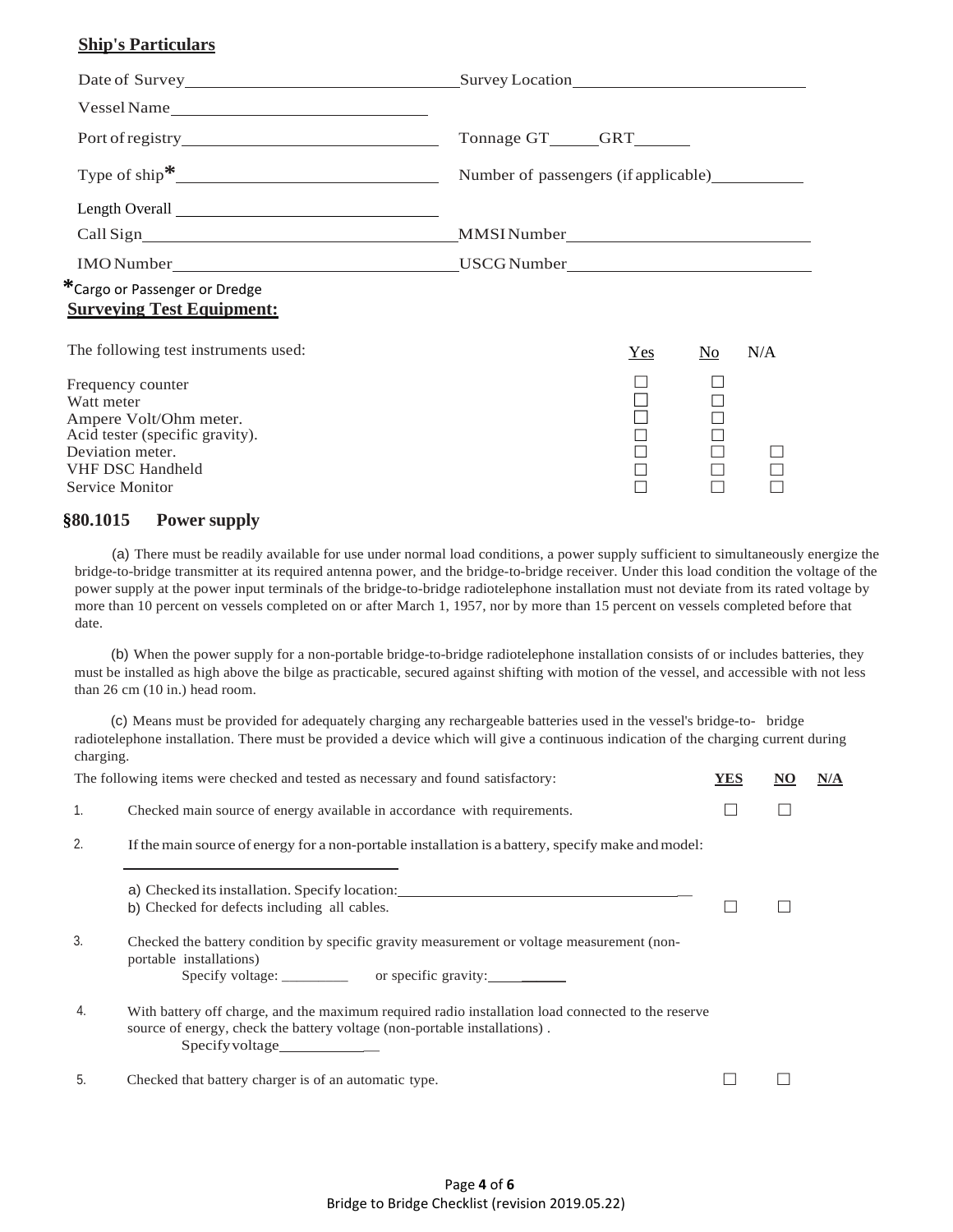|    | <b>Radio Installation</b>                                                                                         | YES | NΟ | N/A |
|----|-------------------------------------------------------------------------------------------------------------------|-----|----|-----|
|    | Is the principal Bridge to Bridge station located in the position from which the<br>vessel is normally navigated? |     |    |     |
|    | a)                                                                                                                |     |    |     |
|    | If fitted with a remote control station, does the principal position have control priority?                       |     |    |     |
| 3. | Does the equipment have a nameplate showing the name of the Manufacturer and<br>the model number?                 |     |    |     |
| 4. | Is the unit a non-portable or portable unit?                                                                      |     |    |     |
|    | If portable, is the antenna connector capable of being connected<br>a)<br>to an external antenna?                 |     |    |     |

# **VHF transceiver**

 $\overline{\phantom{a}}$ 

 $\overline{\phantom{a}}$ 

| Make I Model |                                                                                                                                                                                                                                |        |         |        |
|--------------|--------------------------------------------------------------------------------------------------------------------------------------------------------------------------------------------------------------------------------|--------|---------|--------|
|              |                                                                                                                                                                                                                                |        |         |        |
| 1.           | Checked for operation on channels 13, 67 and 22A (1022)                                                                                                                                                                        | $\Box$ | П       |        |
| 2.           | Checked that equipment is within frequency tolerance (10 ppm)                                                                                                                                                                  | П      | П       |        |
| 3.           | Checked RF power output and VSWR on channels 13, 67 and 22A (1022).<br>Note 1: Ch. 13 and 67 are limited to one (1) watt for normal operation<br>Note 2: Ch. 22A (Ch 1022) is allowed to transmit 25 watts (see Sec 80.373(f)) | П      | П       |        |
| 4.           | Checked correct operation of all controls including priority of<br>control units (if provided).                                                                                                                                | $\Box$ | $\Box$  |        |
| 5.           | Checked for correct operation by on-air contact with a coast station or other ship.                                                                                                                                            | ⊔      | $\perp$ |        |
| 6.           | Is the external antenna non-directional and vertically polarized?                                                                                                                                                              | $\Box$ | П       |        |
|              | If a portable unit is utilized - is it connected to this antenna?<br>a)                                                                                                                                                        | $\Box$ | $\Box$  | $\Box$ |
| 7.           | Confirm that the VHF radio does not have a public address mode capable of disrupting<br>required continuous watch on channels 16 and 13 while underway                                                                         | $\Box$ | $\Box$  | $\Box$ |
|              | Remarks: No. 1996. The contract of the contract of the contract of the contract of the contract of the contract of the contract of the contract of the contract of the contract of the contract of the contract of the contrac |        |         |        |
| 8.           | Checked receiver sensitivity <sup>4</sup>                                                                                                                                                                                      | $\Box$ | $\Box$  |        |
|              | <b>VHF DSC Function (if fitted)</b>                                                                                                                                                                                            |        |         |        |
|              | 1. Performed an off-air check confirming the correct Maritime Mobile Service Identity<br>is programmed in the equipment.                                                                                                       | $\Box$ | $\Box$  | $\Box$ |
|              | 2. Checked that the ship's position in the distress alert is automatically provided with<br>this information from an internal or external navigation receiver (e.g. GPS).                                                      | $\Box$ | $\Box$  | $\Box$ |
|              | 3. Checked for correct transmission by means of a routine or test call to a<br>coast station, other ship, on-board duplicate equipment or special test equipment.                                                              | $\Box$ | П       | $\Box$ |
|              | 4. Checked for correct reception by means of a routine or test call from a coast<br>station, other ship, on board duplicate equipment, or special test equipment.                                                              | $\Box$ | $\Box$  |        |
|              | 5. Checked the audibility of the VHF/DSC alarm.                                                                                                                                                                                | $\Box$ | П       |        |
|              | 6. Checked that DSC distress procedure and the MMSI number are clearly<br>displayed near the unit.                                                                                                                             | $\Box$ | П       | ப      |

<span id="page-4-0"></span> <sup>4</sup> Checking with a known weak NOAA Weather radio is acceptable